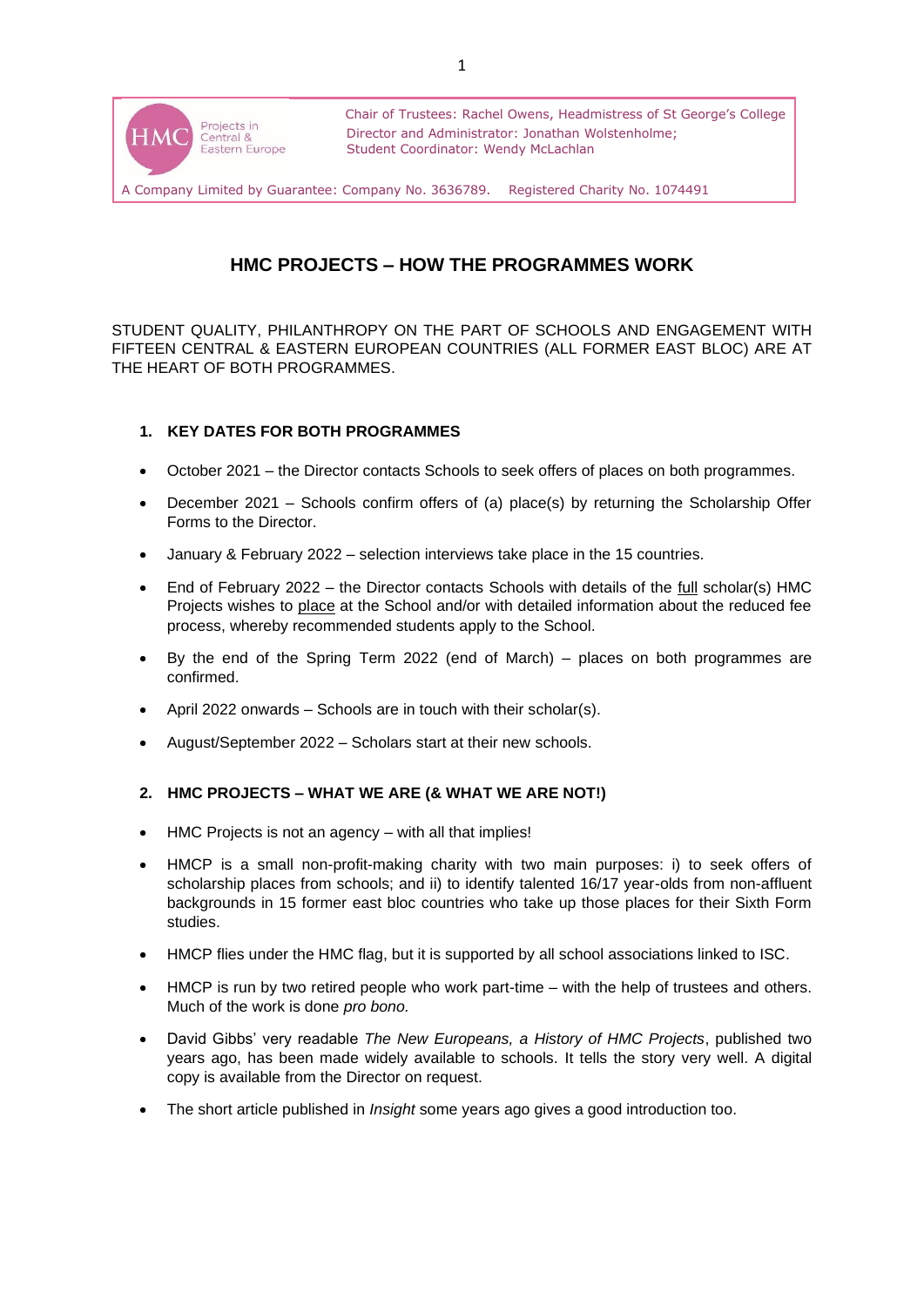# **3. BOTH PROGRAMMES**

- This September, 80 new HMC Projects Scholars (26 boys and 54 girls) will start at some 41 schools (HMC, GSA, State Boarding and Society of Heads) across the UK and abroad – 49 Full Scholars and 31 Reduced Fee Scholars. They have come from 15 countries in all: Armenia, Bosnia-Herzegovina, Bulgaria, Croatia, Czech Republic, Estonia, Georgia, Latvia, Moldova, Montenegro, North Macedonia, Romania, Serbia, Slovakia and Ukraine.
- They are the latest cohort of now almost 2000 students who have come as scholars since the programmes started in 1993.

#### **4. OUR COUNTRY COORDINATORS – WHO THEY ARE & WHAT THEY DO**

- They are not simply agents. These are people with whom HMC Projects has established good links over many years through school or university contacts, through the British Council and the Soros Foundation; some run language schools; one is a former HMCP scholar. In all cases they are very well informed about the UK and British boarding schools, about the sorts of HMCP scholars we are seeking and about what HMC Projects is trying to do with the programmes.
- They advertise the programmes, invite and process applications, pre-select through English Languages tests, organise the interview schedule and welcome and help host the interviewers. They provide support and advice to scholars before they start at their new schools.
- Our coordinators receive a small honorarium to cover costs, but their work is largely done *pro bono.* Their energy, idealism, experience – and many have extraordinary stories to tell of their younger days under Soviet rule – and sheer hard work are crucial in maintaining the numbers and quality of applicants and the competitiveness of the programmes.
- Their organisations: Gaudeamus LLC Armenia, Association PLUS Bosnia-Herzegovina, The Bulgarian Reading Association, The Forum for Freedom in Education Croatia, The Open Society Fund Czech Republic, The Tallinn University Language Centre Estonia, The Latvian Association of Teachers of English, Unique Learning Georgia, The Open Society Fund Slovakia, The National High School Debate League Moldova, London Bridge Montenegro, Asociatia Tine de Noi - Romania, Edu-Link Serbia, Edu-Link Macedonia, The Ukrainian-American Concordia University (Kiev) Ukraine.
- In five of the countries (Bulgaria, Czech Republic, Moldova, Serbia, Slovakia) HMC Projects works in collaboration with ASSIST [www.assist-inc.org](http://www.assist-inc.org/) (American Secondary Schools for International Students & Teachers).

#### **5. THE FULL SCHOLARSHIP PROGRAMME**

- This remains very much our 'gold standard'. We are targeting very able 16/17 year-olds from non-affluent backgrounds. By 'non-affluent' we mean families whose combined **net** income does not exceed the equivalent of £30k *per annum;* and by 'very able' we mean students with a proven academic track record who in our judgment will excel in the Sixth Form.
- We take very careful steps to protect the integrity of the financial criteria. Parents complete a detailed finance and assets form as part of their son's/daughter's application. Our country coordinators can also provide very useful background information. In many cases parental income even of professional people is way below this threshold.
- Applicants complete a detailed application form, seek guided confidential references from their teachers, sit pre-interview tests and are then interviewed by experienced interviewers in groups of three.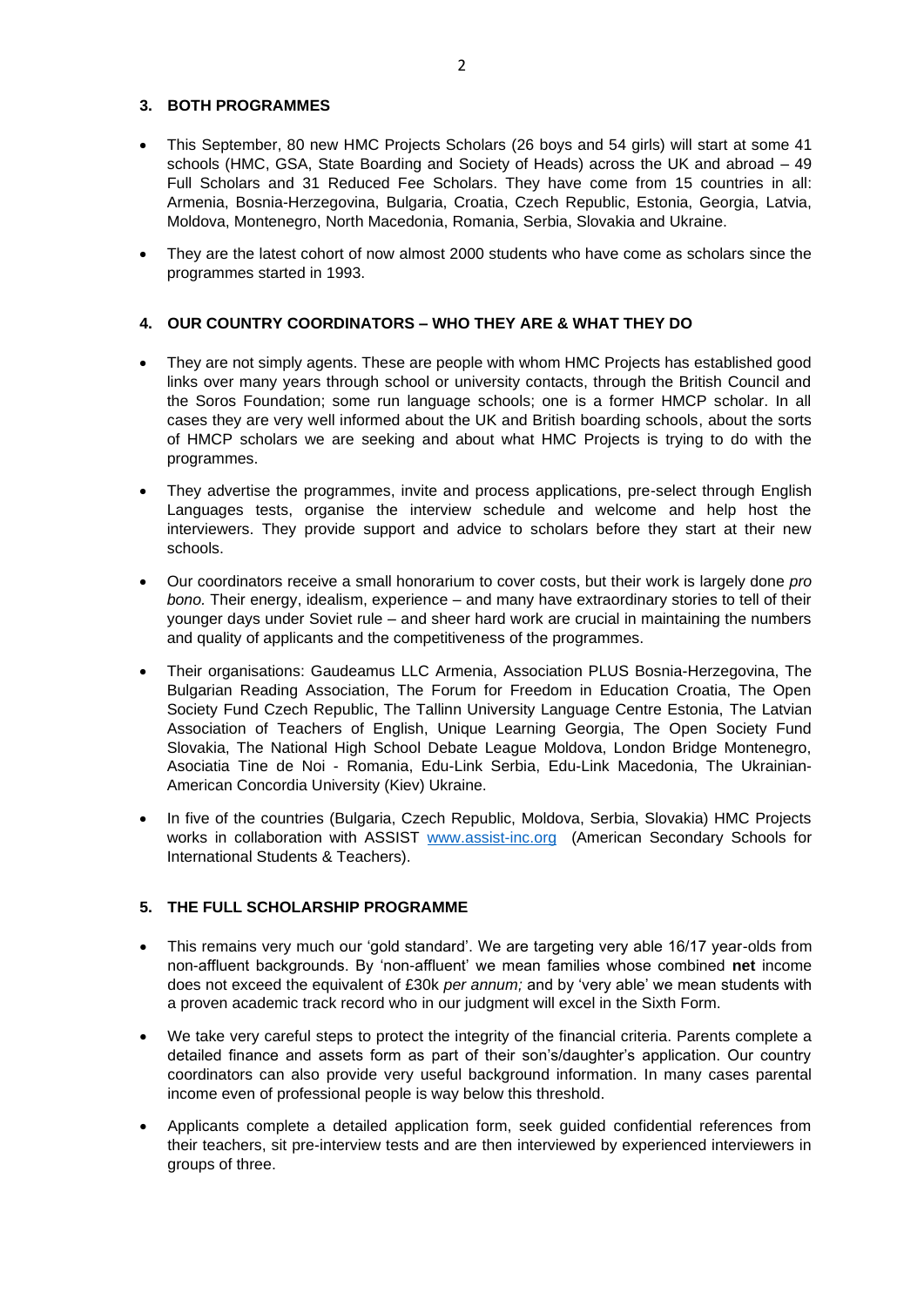- In approaching schools the Director is seeking firm offers of a place or places. Schools are asked to indicate whether their offer is for a girl or boy (or either) and then to be as prescriptive as they wish (about talents and interests, choice of academic programme and subjects, country of provenance etc. etc.). Some schools are very prescriptive – others are not.
- Come mid-February 2022 the Director has a list of offers from schools and a corresponding list of recommended full scholars. These he and his colleagues then match up (taking into careful account all school requests) and he asks the School to accept the recommended scholar(s).
- Schools are asked to confirm their acceptance of the recommended scholar promptly.
- Parents of applicants offered a full scholarship pay an administrative fee to HMC Projects of £1250.
- In cases of genuine financial hardship, HMC Projects is prepared, on request, to make a modest discretionary payment of a bursary to a scholar paid to the School for the scholar's use for essential purchases and expenses including travel.
- Our and the scholar's assumptions will be that the scholarship is intended to be for two years (i.e. both Years 12 and 13). Clearly (as with any student in the School) progress into Year 13 will be dependent on satisfactory performance and conduct, but we should not wish to place a scholar on the programme at a School, which intended all along to offer only one year.

# **6. THE REDUCED FEE PROGRAMME**

- Students who perform very strongly in the selection process, but who cannot be offered a full scholarship have their names added to a list of reserves. They are very high-quality students. These candidates are then offered the chance to apply for a reduced fee scholarship along with the small number selected by interviewers whose **net** parental income exceeds £30k p.a. but is below £80k. (If parental income exceeds £80k, then they are ineligible for this programme.)
- Reduced fee scholars pay partial fees to the School: typically 15 25% of the fees. They do not pay an administrative fee to HMC Projects.
- In 2021 schools charged fees ranging between £6k and £10k p.a. I can say that offers from a school of say a 50% reduction will simply be out of reach of the students we are targeting.
- We need to stress that we are targeting students from non-affluent families for both programmes. Just because a scholar accepts a reduced fee place, that does not mean that therefore the family necessarily has much money. We know that in many cases the extended family is contributing towards the fees – just as happens with many UK families.
- The Director seeks initial expressions of interest in the programme and invites schools to indicate the number of places likely to be offered.
- The application process for the reduced fee programme is conducted rather like a mini-UCAS in that applicants are invited to apply to up to four schools. Schools are contacted in good time to confirm fee levels and number of places offered and are informed of the timescales by which offers need to be made and accepted. It is unhelpful  $-$  to put it mildly  $-$  if a school withdraws from the programme at a late stage or reneges on the offer of a place or places. That is simply not fair to students who apply in good faith.
- Parents of students offered a reduced fee scholarship pay no administrative fee to HMC Projects, but HMCP asks Schools to pay a one-off placement fee of £1250 per student.
- As with the full scholarship programme our and the scholars' assumptions will be that the scholarship is intended to be for both Years 12 and 13 – and on the same or at least a very similar financial basis.